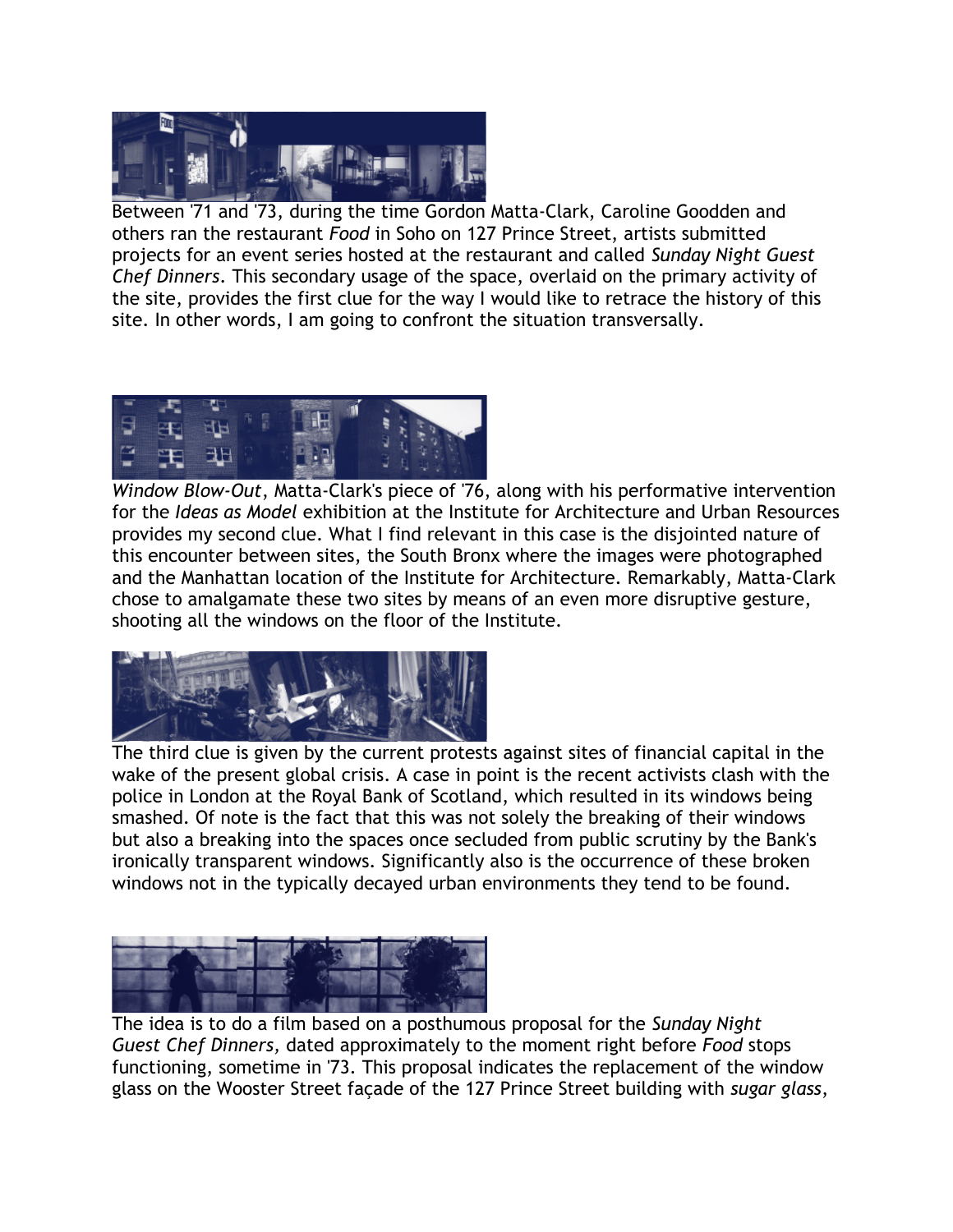literally a cooked artifact commonly used in the movies. This provision paves the way to the main event that is to take place in the film: the violent traversing of its main character's body through the glass, propelled by an incident to happen in front of the space.



The location set for the film encompasses the street and building façades ranging from 112 Greene Street to 127 Prince Street. These addresses locate the two sites with which Matta-Clark remained deeply associated during the more intensive collaborative years of his artistic production. In the proposed film these two sites will provide the circumstantial bookends for the action. But the film will focus more on what happens between these two markers, the buildup toward the main scene. Given the preservation of the local Cast Iron architecture, much has been preserved of the look of the area from 40 years before, except for the obvious contrast between the depressed atmosphere of the declining manufacturing economy of the early seventies and the decadent high end flair of the shopping district into which the area has turned.



Intent in gaining some insight over what the area was like around '73, and more particularly about the site's physical characteristics when Matta-Clark redesigned the space to accommodate the restaurant, I set myself the ungainly task of searching the New York's Municipal Archives and the Department of Buildings for publicly available plans of the building. I felt that if I was to plot an attack on the space at the time of its demise, I needed to better understand its architectural configuration. My experience revealed a story of missing records. I faced a portentous bureaucracy that retained nothing but a portrait of its own inability to represent the immediate past, despite the area's status as a historical landmark. I found more information about the space and its culture from Matta-Clark's own movie about Food.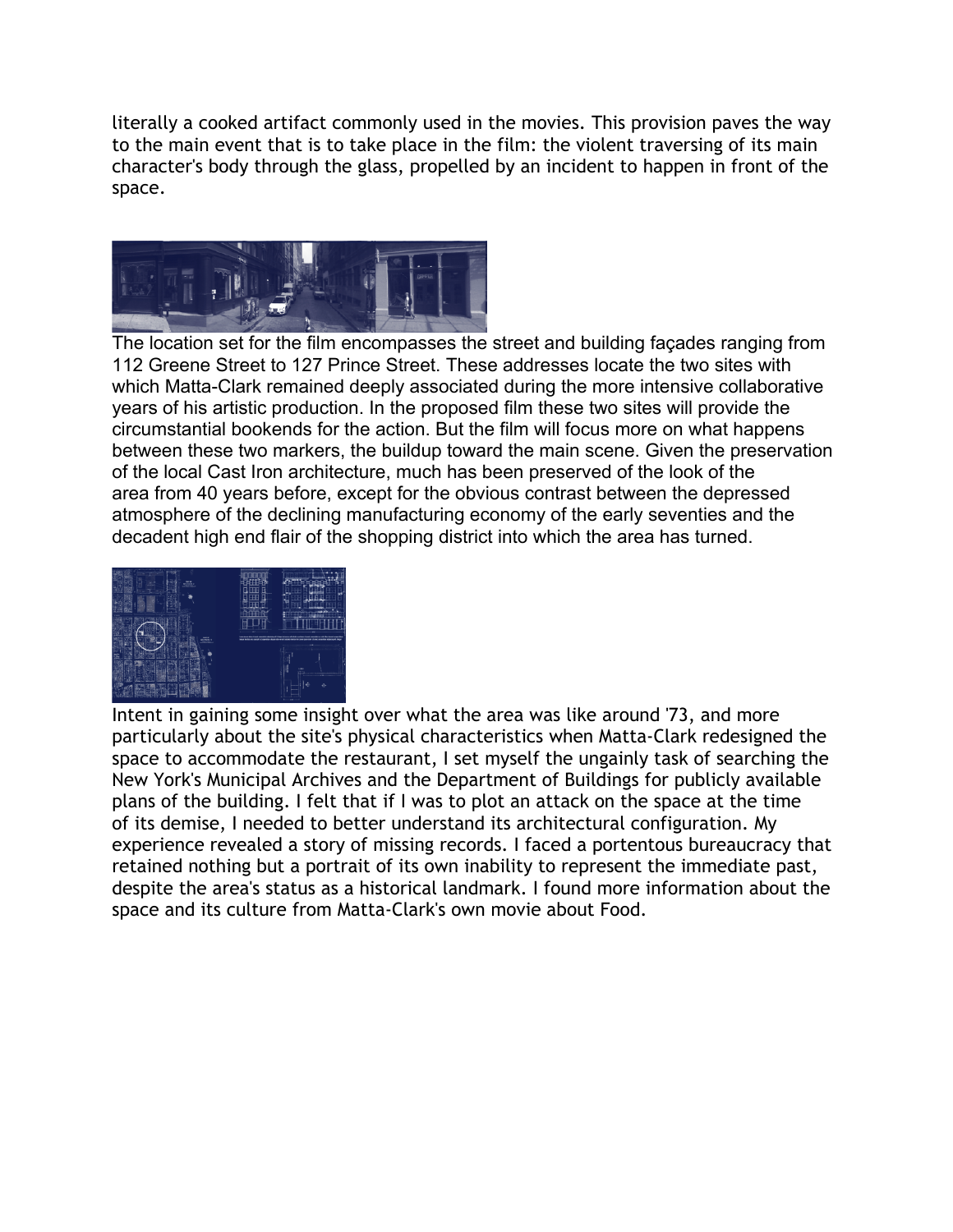

The main character could possibly be a bike messenger, or something else altogether. While there no bicycle in sight in the film, the fact that he wears a helmet suggests that he could be riding one. He looks belligerent. He wears stunt protective gear on the outer side of his clothes. This certainly protects him from impending falls but also makes him look like a force to be contended with; he is definitely not someone to be ignored.



The film's monochromatic style derives from the blueprint color found in vintage architectural plans and is intended to suggest a plan to be implemented. It will be shot in black and white and treated with a deep blue color. The cityscape backdrop will be photographed at specific intervals and composited together to form an extensive panorama which will function as the backdrop for the action. The live action will be photographed against blue screen at intervals of 8 frames per second, then interpolated in post-production to create intermediate frames for the scene as to attain a constructed quality for the movement.



If nothing else, what should be clear when the film starts is that something must have happened since the main character first appears on scene walking in an imbalanced manner and then suddenly starts running. He looks disoriented at first and then growingly angry. He could possibly have parked his bike to deliver a package at 112 Greene Street and then, when he tried to fetch it, got puzzled that it was no longer